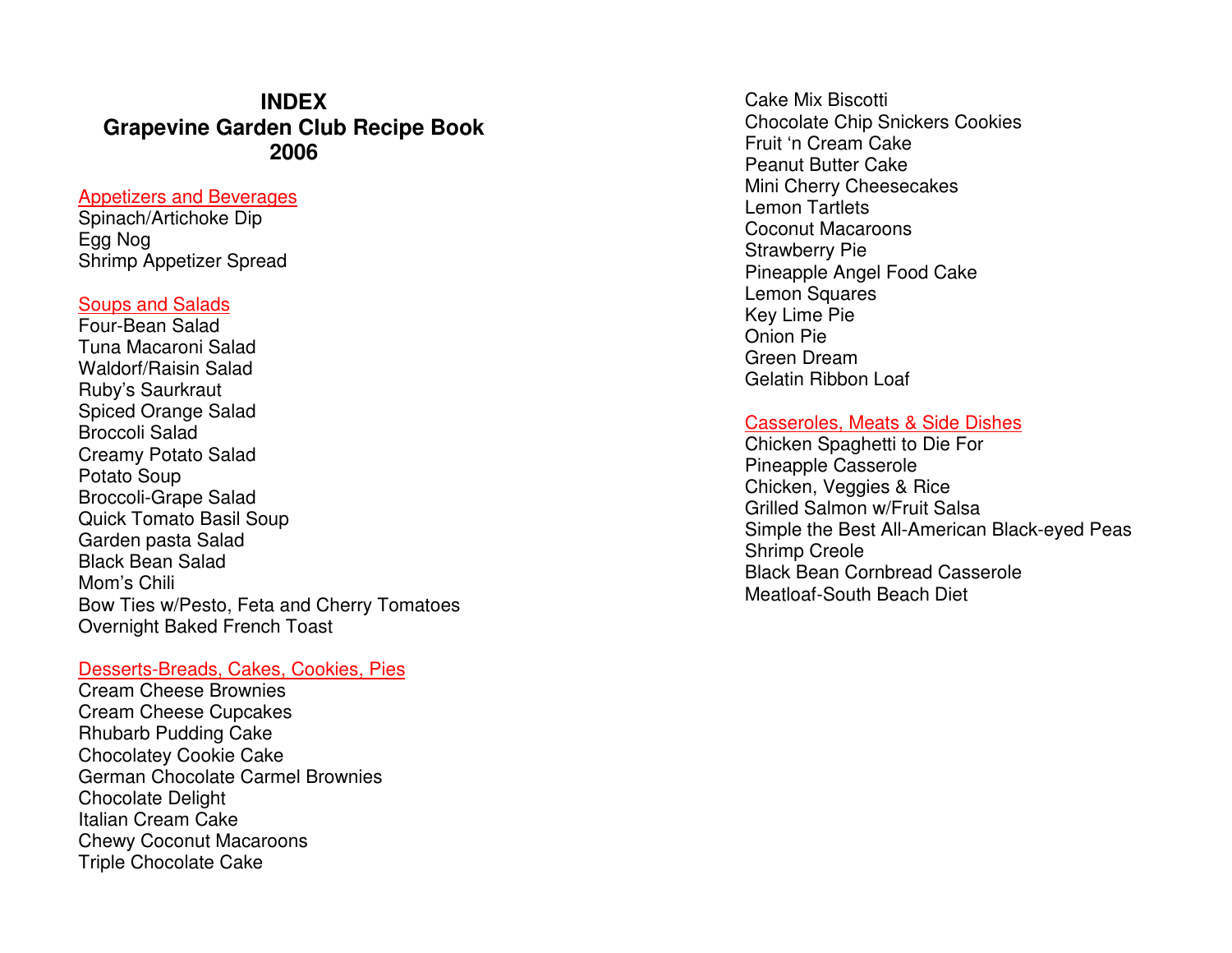APPETIZERS & BEVERAGES

OUT OF THE GARDEN

AND INTO THE KITCHEN

GREAT RECIPES FROM THE MEMBERS OF THE GRAPEVINE GARDEN CLUB, INC.

SOUPS AND SALADS

DESSERTS—BREADS, CAKES, COOKIES, PIES

EASY CASSEROLES, MEATS & SIDE **DISHES** 

2006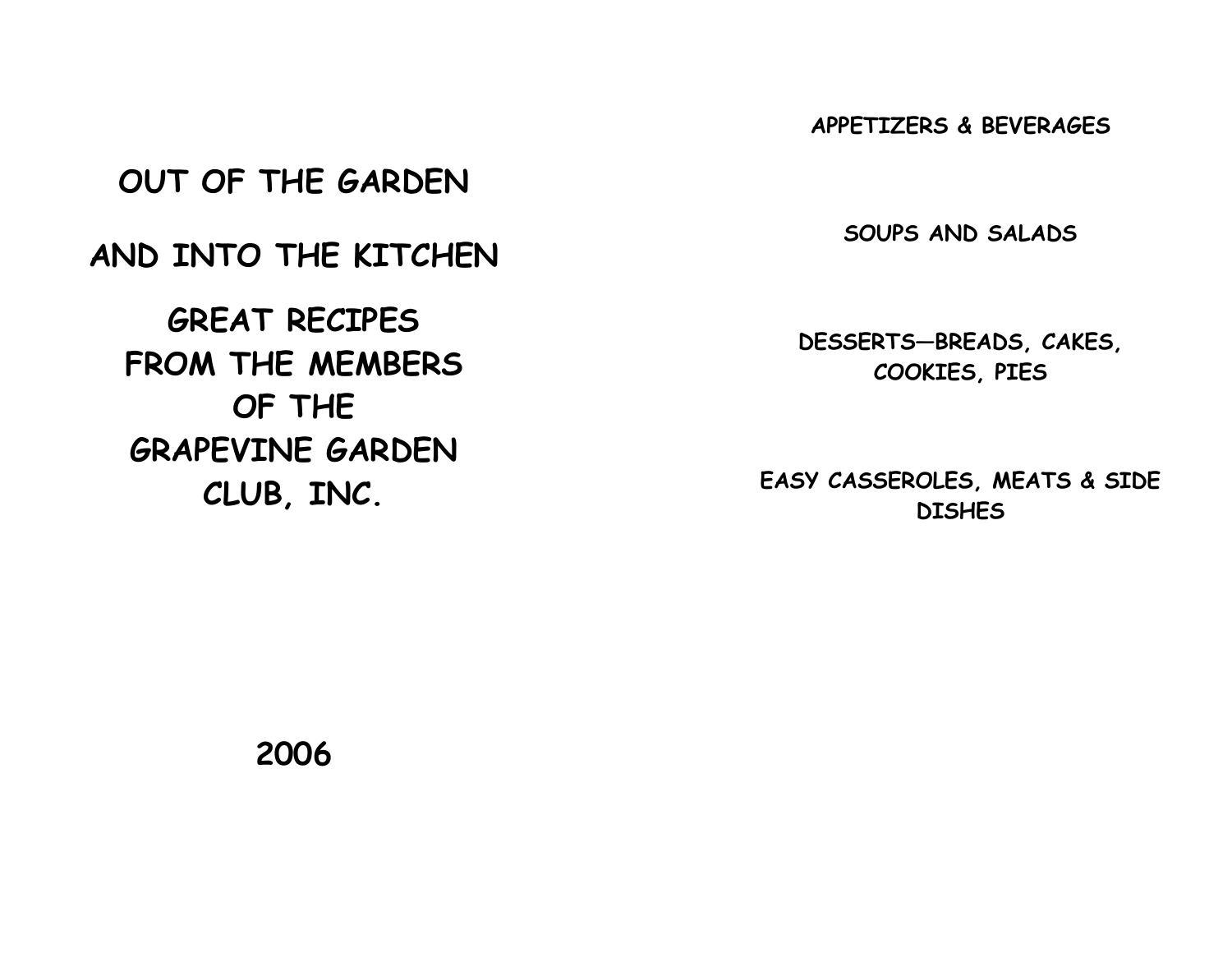# APPETIZERS & BEVERAGES

#### **SPINACH/ARTICHOKE DIP**

Barbara Atkins

1 can artichoke hearts, drained and chopped 1 box frozen chopped spinach, defrosted and thoroughly drained—squeeze moisture out of spinach 1 cup mayonnaise 1 cup Parmesan cheese, freshly grated Sprinkle of paprika

Mix all ingredients in bowl. Spray pie pan with cooking spray. Pour mixture into pie pan; sprinkle with paprika; bake at 350<sup>º</sup> – 400<sup>º</sup> until bubbly, approximately 30 minutes. Serve with trisket crackers.

# **EGG NOG—WW-2 points per serving**

Suzi Guckel

6 cups skim milk 1 1-oz. Fat Free, Sugar Free vanilla pudding 1/2 tsp. nutmeg Mix 2 cups milk with pudding until well blended. Add remaining milk and nutmeg and blend. Refrigerate overnight and garnish with nutmeg.

If you add rum you are upping your points, but still doing yourself a favor by reducing the fat.

# **SHRIMP APPETIZER SPREAD**

1 pkg. (8 oz.) cream cheese, softened ½ cup sour cream ¼ cup mayonnaise 3 pkgs. (5 oz. each) frozen cooked salad shrimp, thawed 1 cup seafood sauce 2 cups (8 oz.) shredded mozzarella cheese 1 medium green pepper, chopped 1 small tomato, chopped 3 green onions with tops, sliced Assorted crackers

In a mixing bowl, beat cream cheese until smooth. Add sour cream and mayonnaise; mix well. Spread mixture on a round 12-in. serving platter. Sprinkle with shrimp. Top with seafood sauce. Sprinkle with mozzarella cheese, green pepper, tomato and onions. Cover andrefrigerate. Serve with crackers.

> One of the worst mistakes you can make as a gardener is to think you're in charge.

> > Janet Gillespie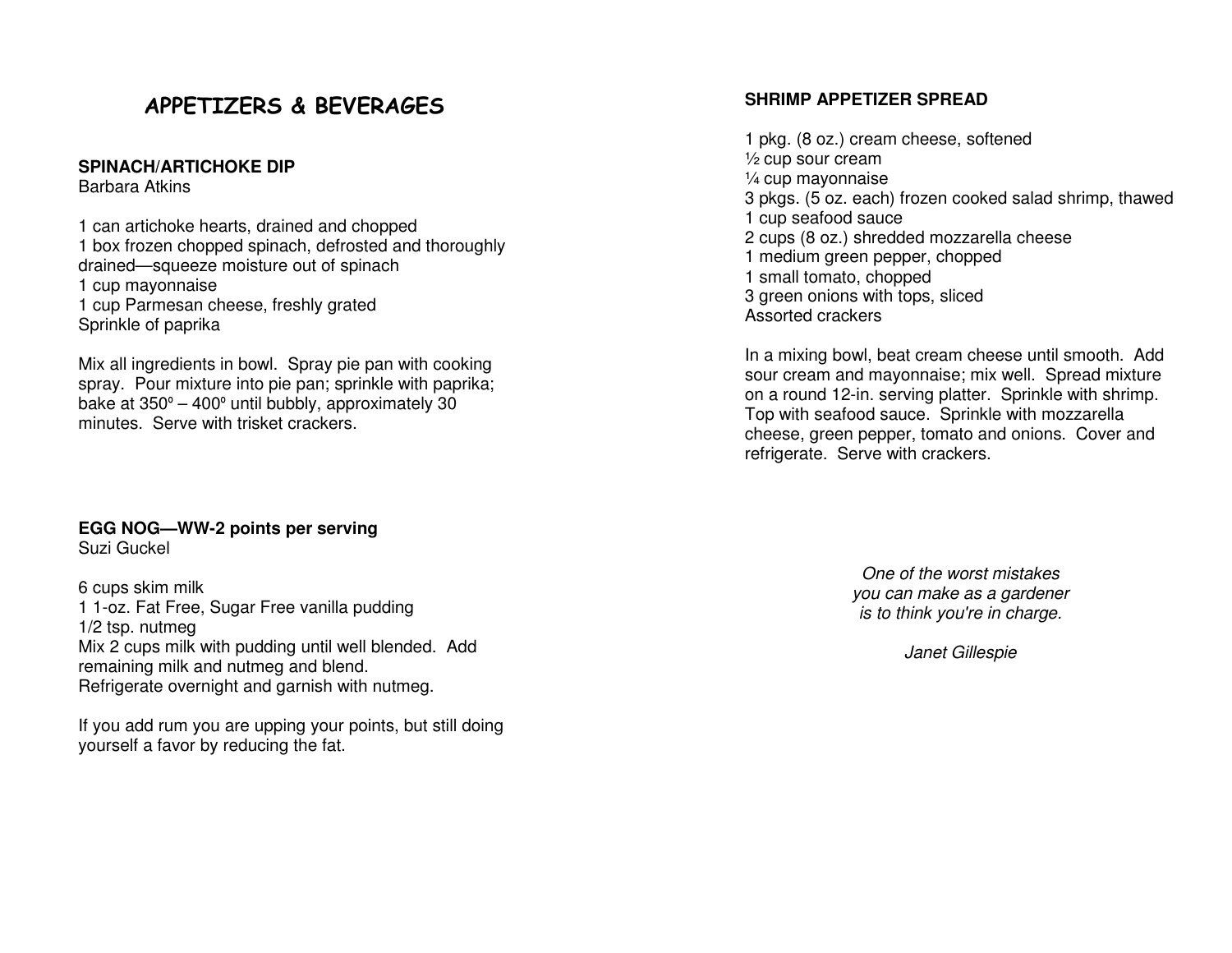# SOUPS AND SALADS

**FOUR-BEAN SALAD** 

Suzi Guckel

Drain juice from: 3 cans green bean/wax bean mix 2 cans dark kidney beans 1 ½ cans garbanzo beans 1 cup olive oil 1 cup white vinegar 1 cup Splenda 1 small onion, chopped fine Mix canned beans together, then last 4 ingredients and combine. Chill overnight.

#### **TUNA MACARONI SALAD**

Linda Whistler Serves 8

2 cups elbow macaroni, cooked & drained 1 can (6 oz.) tuna, drained 1 cup sliced celery ¾ cup Miracle Whip ¼ cup chopped green pepper ¼ cup chopped onion Salt & pepper to taste

Mix all ingredients well, cover & chill several hours

**WALDORF/RAISIN SALAD** 

Angie Molina

1 orange 2 cups unpeeled apples (2 varieties) 1 tsp. finely grated orange peel ½ cup raisins (gold & dark) ½ cup thinly sliced celery ½ cup chopped roasted walnuts ¼ cup mayonnaise or Miracle Whip 1 T sugar ¾ cup whipped topping

Zest orange for 1 tsp. Peel orange and section orange over bowl to catch juice. Reserve 1 T of juice. In a bowl, combine diced applies, orange peel, raisins, celery, orange pieces & walnuts. In a separate bowl blend together mayo, sugar and reserved orange juice. Fold in whipped topping. Toasting nuts: On a flat pan for 10 minutes @ 350<sup>º</sup>. Serves 6

**RUBY'S SAURKRAUT** 

Linda Krimm

2 cans Bavarian Sauerkraut 1-2 cups chopped onions 1-2 cups chopped celery 1-2 cups cherry tomatoes  $\frac{1}{2}$  -  $\frac{3}{4}$  cup raw sugar or regular sugar

Combine ingredients and chill.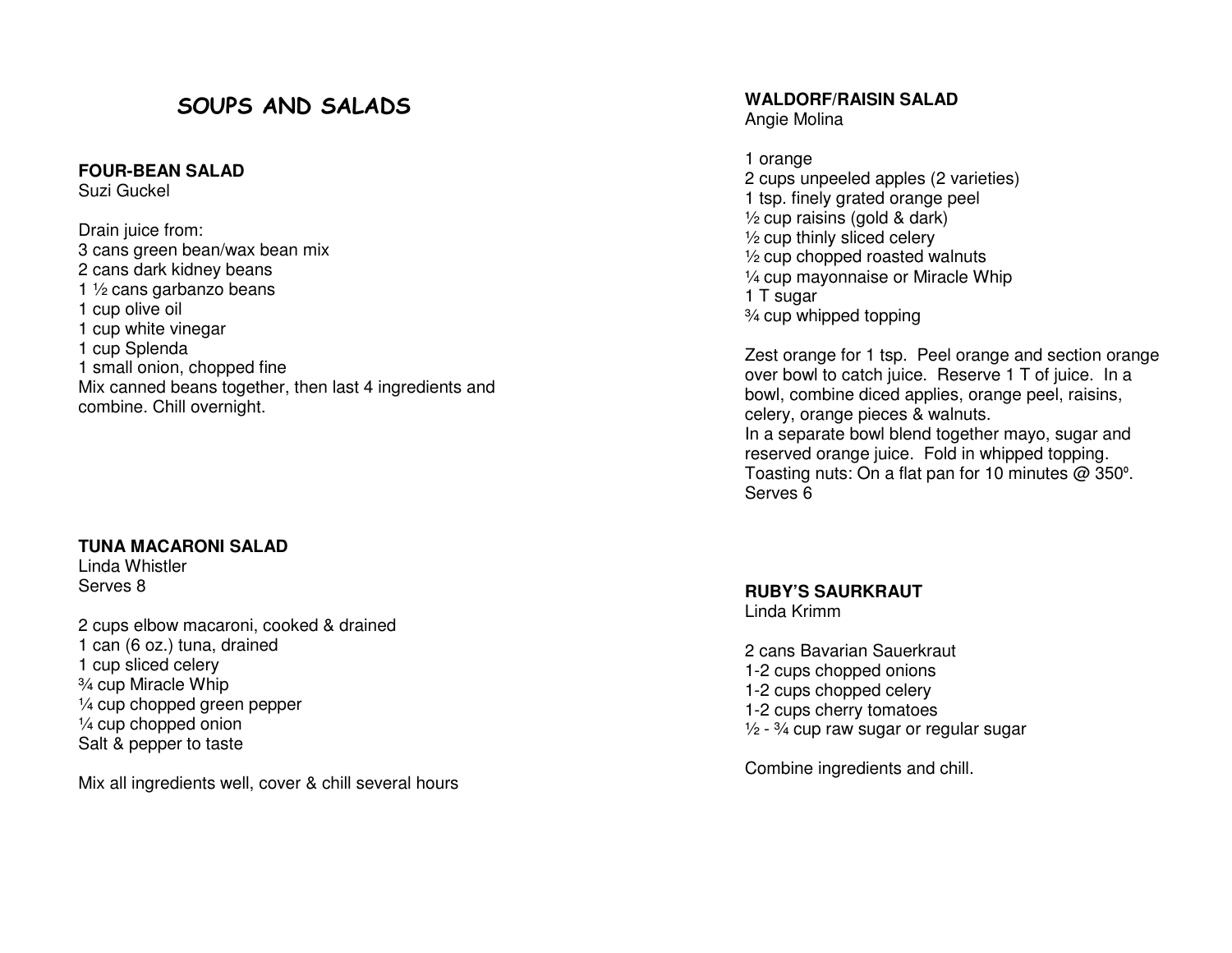# **SPICED ORANGE SALAD**

Ellen Bell

10 large seedless navel oranges 3 T olive oil  $\frac{1}{2}$  tsp. salt 1 tsp. ground cinnamon 1 tsp. coriander 1 tsp. cumin 2 garlic cloves, minced ¼ cup chopped fresh cilantro

Clean and rinse oranges—dry well. Remove peel from 2 oranges with a zester. Remove pith and peel from all oranges. Slice in ½-inch rounds. Place in bowl with zest. Combine remaining ingredients in another bowl. Pour dressing over sliced oranges, tossing carefully. Garnish with chopped, fresh cilantro.

# **BROCCOLI SALAD**

Jenny Capone

1 pkg. broccoli slaw mix 1 bunch green onions, chopped 2 pkgs. Picante Beef Ramen noodles uncooked with seasoning packet Mix above in large bowl. Chill until ready to eat.Dressing: ½ cup vegetable oil  $\frac{1}{2}$  cup sugar 1/3 cup white vinegar

Mix and add to salad just before serving NOTE: Can double first 3 ingredients using one recipe of dressing. Beef and Oriental ramen noodles are alsogood

# **CREAMY POTATO SALAD**

Linda Barraclough

6 medium potatoes (2 lbs.) 1 cup thinly sliced celery ½ cup finely chopped onion 1/3 cup chopped sweet pickle 1 1/4 cups mayonnaise or salad dressing 2 tsp. celery seed 2 tsp. sugar 2 tsp. vinegar 2 tsp. prepared mustard 1  $\frac{1}{2}$  tsp. salt 2 hard-cooked eggs, coarsely chopped

In a covered saucepan, cook potatoes in boiling, salted water for 25-30 minutes or until done; drain well. Peel and cube potatoes. Transfer to a large bowl. Add celery, onion, sweet pickle. Combine mayonnaise or salad dressing, sugar, celery seed, vinegar, prepared mustard and salt. Add mayonnaise mixture to potatoes. Carefully fold in the chopped eggs. Toss lightly to coat potato mixture. Cover and chill thoroughly. Serves 8.

**POTATO SOUP—WW-1 point** Suzi Guckel

3 cans of Fat Free Chicken broth 1 pkg. frozen O'Brien potatoes or hash browns with onion and peppers 1 pkg. Pioneer Fat Free gravy mix

Pour chicken broth in a pan and using whisk mix in the gravy mix. Add frozen potatoes and cook until potatoes are done, about 15 to 20 minutes.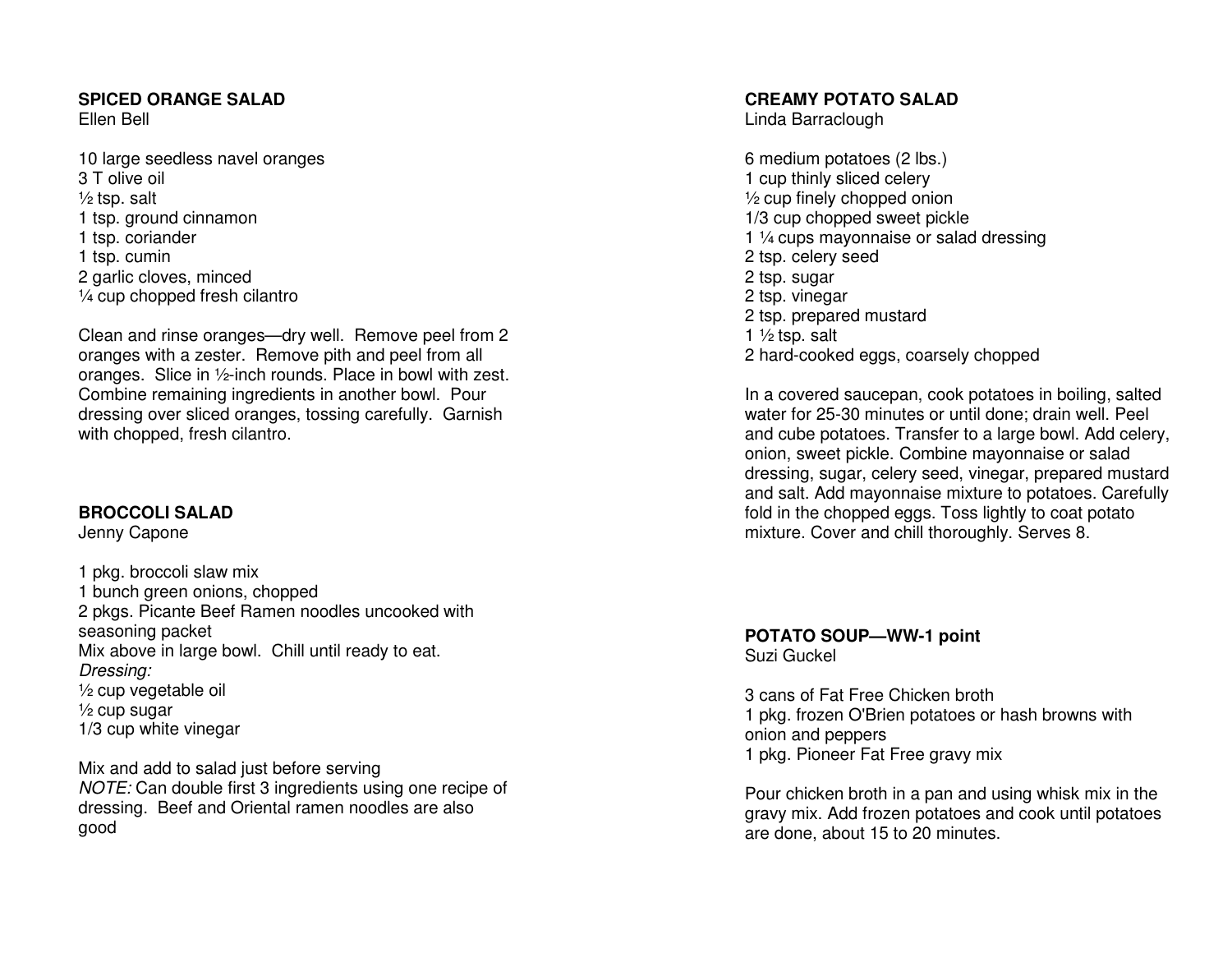# **BROCCOLI GRAPE SALAD—WW Points-2**

Rene' Herndon

4 cups broccoli, cut up into small pieces 2 cups grapes, red or green—seedless Small red onion, chopped Dressing: ½ cup fat-free mayo 1/3 cup Splenda 2 T vinegar Topping: 12 slices bacon, fried very crisp 4 T sunflower seeds

Mix dressing together and stir into broccoli, grapes and onions. Pour in 9 x 13 casserole dish. Top with bacon and sunflower seeds just before serving. Serves 6

#### **QUICK TOMATO BASIL SOUP**Suzi Guckel

1 can tomatoes 2 T. fat free cream cheese basil to garnish

Put ingredients in a blender until smooth. Heat in a small pan; add fresh chopped basil and serve.

## **GARDEN PASTA SALAD**

Kathy Anderson

1 1/2 cups mostaccioli, rigatoni or other pasta Salted, boiling water 3 T wine vinegar 2 T olive oil 1 tsp. dried tarragon 1 tsp. dried dill weed ½ tsp. Salt ¼ tsp dry mustard 1/8 tsp. black pepper 1 large clove garlic, chopped finely 1 cup coarsely chopped tomatoes 1 cup chopped cucumber 1 cup pitted ripe olives ¼ cup green onion, chopped 1 cup chicken, cooked and chopped up

Cook pasta to al dente in salted boiling water. Drain and rinse under cold water and set aside. In small bowl, combine vinegar, oil, tarragon, dill, salt, mustard, pepper and garlic. Mix well. In a large bowl, combine cucumber, chicken, cooked pasta, tomato, ripe olives, and green onions. Pour dressing over salad mixture and toss well to combine ingredients. Cover and refrigerate at least 1 hour; however, overnight is better for the flavors to blend. Serve on leaves of Romaine lettuce. Serves 4-6.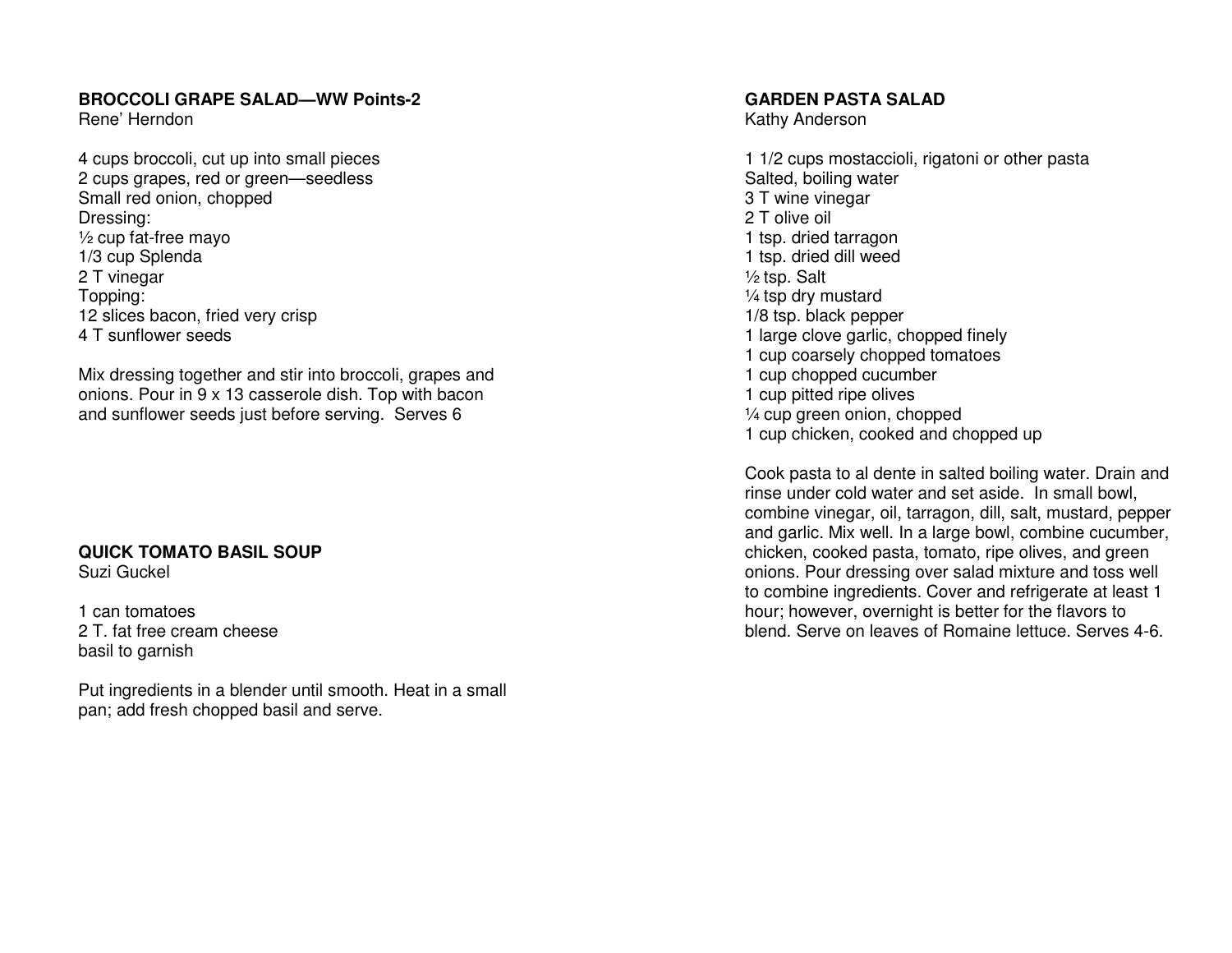### **BLACK BEAN SALAD**

Barbara Atkins

3 T fresh lime juice 2 T olive oil 1 can 15-oz. black beans, rinsed and drained 1 mango, peeled and chopped 1 ripe avocado, peeled and chopped 1/2 red onion diced Tabasco, to taste 2 T minced fresh parsley 1 cup shredded Romaine lettuce

In a bowl, whisk together lime juice, oil, and salt to taste. Stir in remaining ingredients, except lettuce, and season with salt and pepper to taste. Let salad stand, stirring once or twice, 15 minutes for flavors to develop. Serve salad on top of lettuce.

# **MOM'S CHILI**

Barbara Atkins

1 lb. lean ground beef ½ cup onion, chopped ½ pkg. Williams Chili seasoning (more to taste) 2 29-oz. cans tomato sauce 2 16-oz. cans kidney beans/red beans, undrained 1 14.5 oz. can diced tomatoes 1 T sugar (brings out the tomato taste!) Salt/pepper to taste

Brown ground beef, drain fat and rinse in colander. Return to pot and brown onion with ground beef. Add chili seasoning to taste; add sauce, beans, sugar and diced tomatoes. Simmer at least one hour. Always better tasting the second day! Sides: Chopped jalapenos, shredded cheddar cheese and crackers. A Texas neighbor used to serve her chili over rice! Try it!

# **BOW TIES WITH PESTO, FETA AND CHERRY TOMATOES** Susan Briggs

1 pound bow tie pasta (farfalle) ¾ cup Pesto, recipe below ½ pint cherry tomatoes, halved 1 cup crumbled feta cheese Kosher salt and freshly ground black pepper Olive oil, as needed

 Bring a large pot of salted water to boil. Stir in the bow ties and cook, stirring occasionally, until al dente, about 10 minutes. Drain the pasta and run it under cold water just until it stops steaming. Bounce the pasta around to get rid of as much water as you can.

 Dump the pasta into a large serving bowl. Stir in the pesto until the pasta is coated. Toss in the cherry tomatoes and the crumbled feta.

 Taste the salad and season it as you like with salt and pepper. You can make the salad up to about 1 hour before you serve it. Check out the salt and pepper just before you serve the salad. If it's looking a little dry, add some olive oil and stir.

# **PESTO:**

 5 big handfuls basil leaves (about 2 bunches)  $\frac{1}{2}$  cup pine nuts or  $\frac{3}{4}$  cup walnuts ½ cup fresh grated Parmesan or Pecorino cheese Juice of 1 small lemon 2 cloves garlic, peeled Kosher salt About 20 grinds freshly ground black pepper ¾ cup extra-virgin olive oil. Pace all ingredients with ½ cup of the oil in a blender and blend. Gradually drizzle in the remaining ¼ cup of oil until pesto is thick and smooth. Yield: 1 ½ cups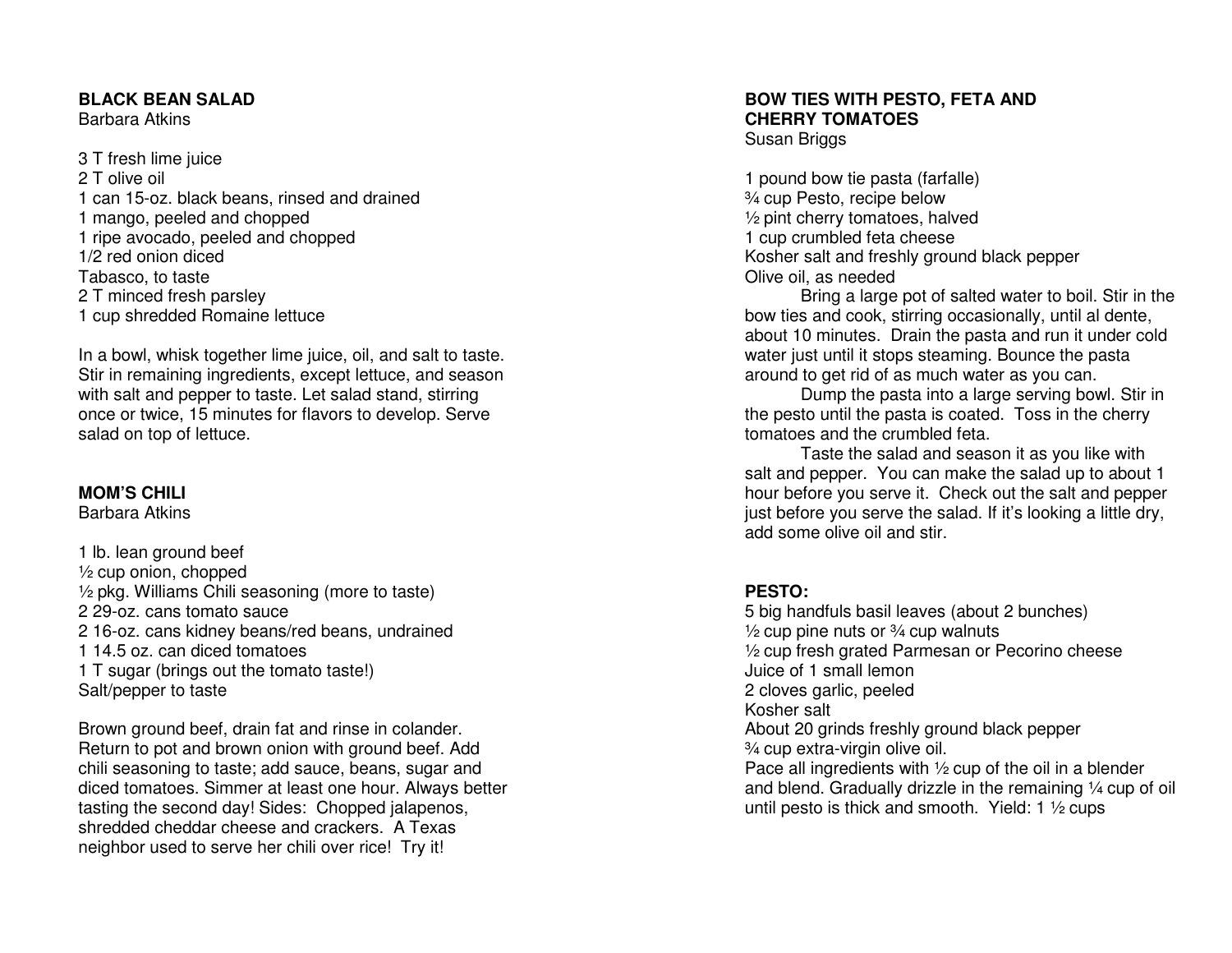# **OVERNIGHT BAKED FRENCH TOAST**

Val Reed

½ of a 1 lb. loaf French bread 8 eggs 1 to 2 cups milk (use 2 cups if you want it custardy) 1 1/2 cups half and half 2 tsp. vanilla ¼ tsp. cinnamon (why bother measuring, cause you can never have too much) ¾ cup butter 1 1/3 cups brown sugar (can decrease both butter and sugar if you think it is too sweet) 3 T light corn syrup

Cut bread into 1 inch slices. Butter a 9 x 13 baking dish. Arrange the slices of bread in the bottom of the dish. In a large bowl, beat together eggs, milk, cream, vanilla and cinnamon. Pour over bread slices. Cover and refrigerate overnight. In the a.m., preheat oven to 350º. In a small saucepan, combine butter, brown sugarand corn syrup; heat until bubbling. Pour over bread and egg mixture. (May add raisins and nuts.) Bake uncovered in preheated oven for 40 minutes. (serves 12)

# DESSERTS—BREADS, CAKES, COOKIES, PIES

# **CREAM CHEESE BROWNIES**

Marlena Dupre

1 pkg. (19.8 oz) Fudge Brownie Mix (do not use mix that includes syrup pouch) 1 8-oz. pkg. cream cheese, softened 1/3 cup sugar 1 egg ½ tsp. vanilla

Prepare brownie mix as directed. Pour into greased 13 x 9 baking pan. Beat cream cheese with electric mixer until smooth. Add sugar, blend; add egg and vanilla; blend. Pour cream cheese mixture over brownie mixture. Cut through batter with knife several times to marble. Bake 350º for 35-40 min. until cheese is lightly browned. Cool and cut into squares. Makes 24 squares.

**If you want beauty in your life, you simply have to go outdoors from time to time . . .**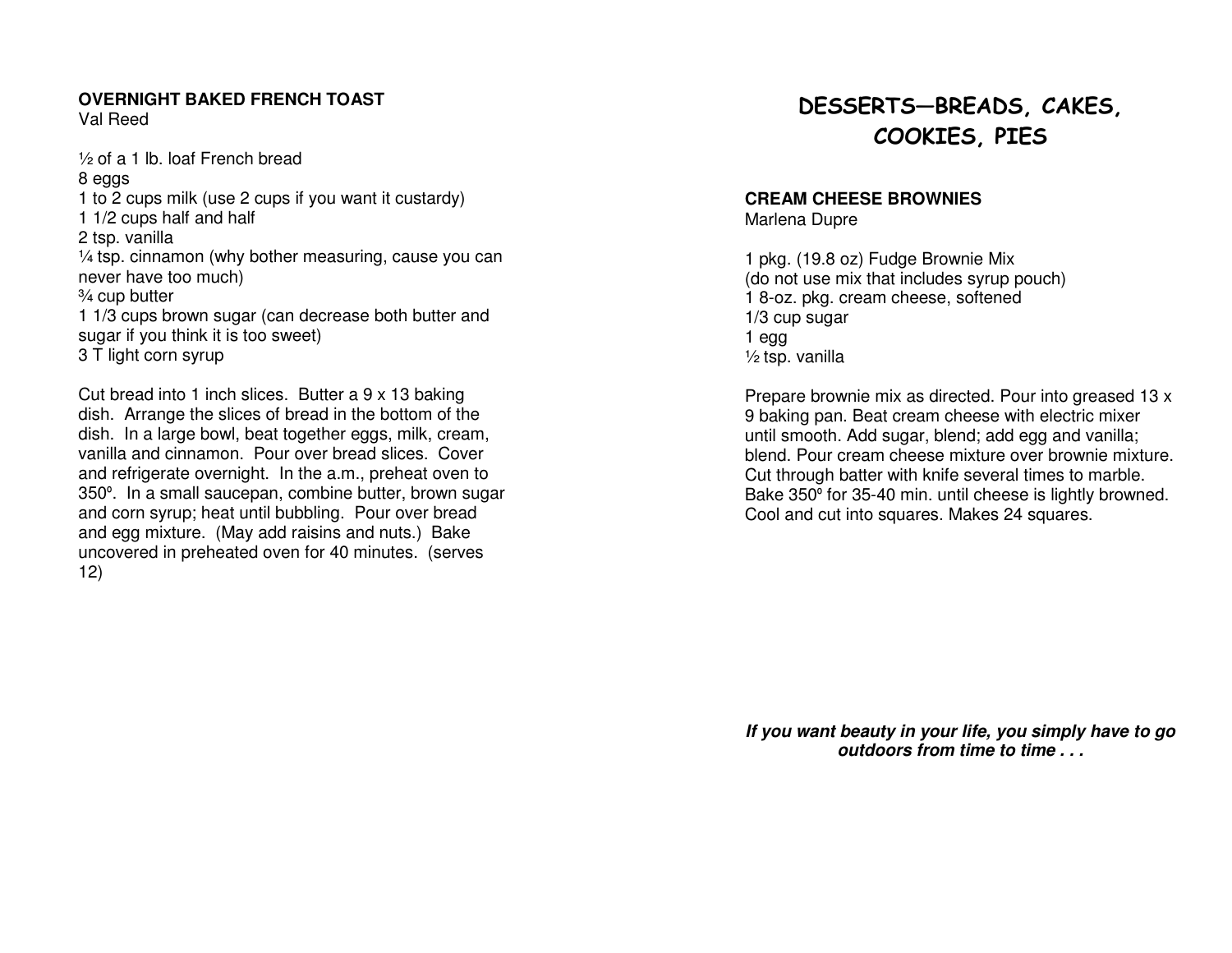## **CREAM CHEESE CUPCAKES**

Lynda Stewart

Blend all and mix until fluffy: 3 8-oz. pkg. cream cheese 5 whole eggs 1 cup sugar 1 ½ tsp. vanilla Pour into paper lined muffin tins. Bake at 300º for 40 minutes. Remove from oven; cool 10 minutes—hole will form. Combine: 1 cup sour cream  $\frac{1}{2}$  cup sugar ¼ tsp. vanilla. Spoon mixture into hole. Add 1/2 tsp. of jelly and bake 10 minutes longer. Can be frozen.

# **RHUBARB PUDDING CAKE**

Rachel Clark

2 layer yellow cake mix 4 cup chopped rhubarb 1 cup sugar 1 pint whipping cream (2 cups) Prepare cake mix according to package directions. Turn into greased & floured 9 x 13 pan. Dump rhubarb on top of cake batter. Sprinkle sugar on top of rhubarb. Pour the cream (unwhipped) over the sugar. Bake 350° for 50-60 minutes until cake springs back with lightly touched. The cream, sugar, rhubarb sink to the bottom forming a custard layer.

# **CHOCOLATEY COOKIE CAKE**

Barbara Oldani

# CAKE:

 1 pkg. (2-layer size) devil's food chocolate cake mix GLAZE: 4 squares Baker's Semi-Sweet Baking Chocolate ¼ cup butter, cut up

# FILLING:

 1 pkg. (8 oz.) Philadelphia Cream Cheese, softened ½ cup sugar 2 cups thawed Cool Whip 12 Oreo cookies, coarsely crushed Preheat oven to 350º. Prepare and bake cake mix as directed on package in 2 9-inch round cake pans. Cool in pan 5 minutes. Invert onto wire rack; remove pans; cool completely.

GLAZE: Melt chocolate in small microwaveable bowl on HIGH 1-2 min. or until chocolate is melted, stirring after 30 sec. Blend in butter. Set aside to slightly thicken, about 5 min.

FILLING: Beat cream cheese and sugar in large bowl with electric mixer on medium speed until well blended. Gently stir in whipped topping and crushed cookies. Place one of the cake layers on serving plate, top-side down. Spread top of cake layer evenly with cream cheese mixture. Place remaining cake layer on top, topside up. Spoon glaze to cover top of cake only.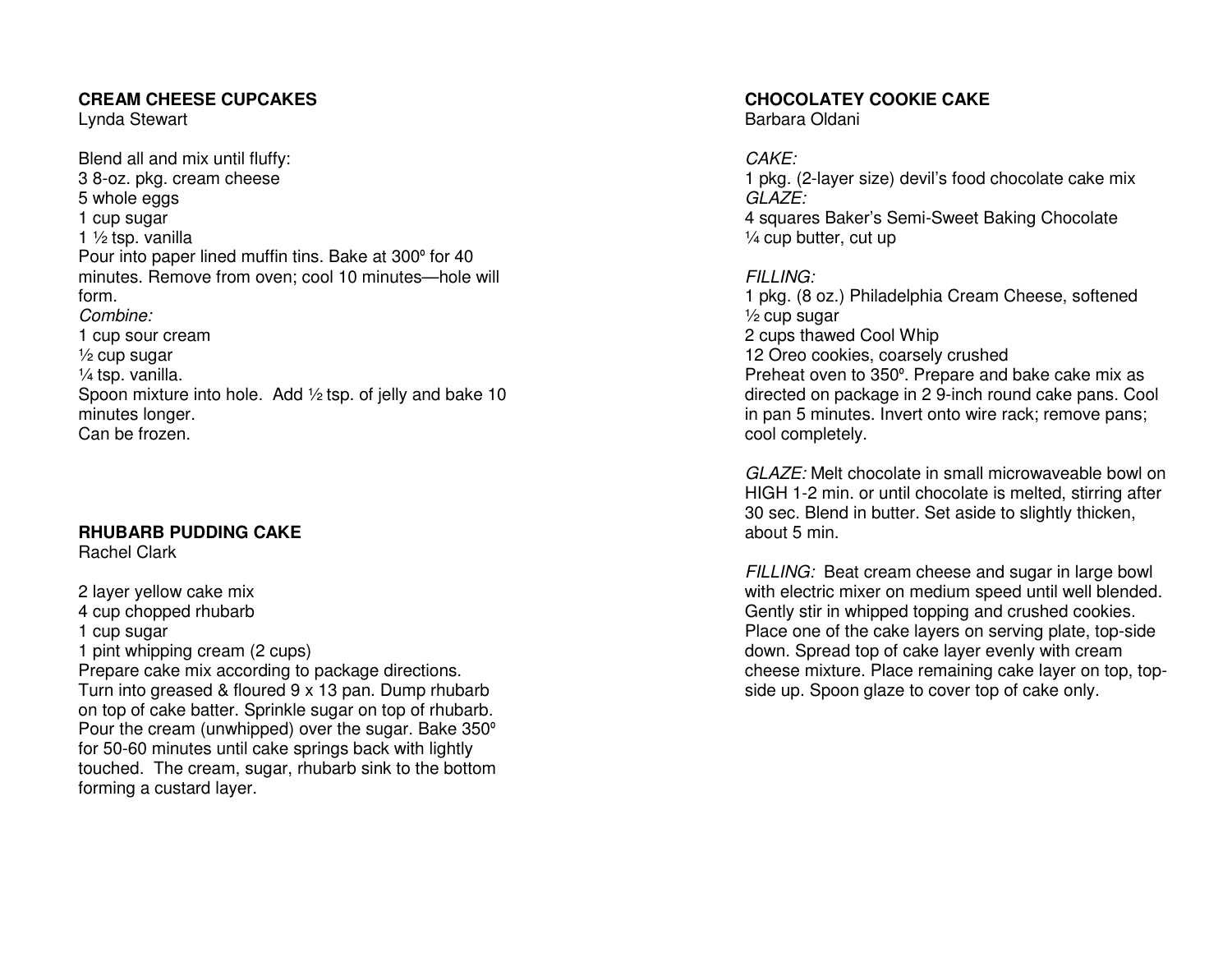# **GERMAN CHOCOLATE CARAMEL BROWNIES**

Toni Moorehead

1 box Duncan Hines German Chocolate cake mix 1 cup chopped nuts 1  $\frac{1}{2}$  sticks butter – melted 1 small can evaporated milk 1 cup semi-sweet chocolate chips (6 oz.) 1 bag Kraft caramels (14 oz.)

In a double boiler melt caramels and 1/3 cup of evaporated mile (half small can), stirring constantly. Set aside.

In a large mixing bowl, combine cake mix, nuts, melted butter, and 1/3 cup evaporated mile (other half of small can). Mix by hand 'til dough holds together.

Preheat oven to 350<sup>º</sup>.

Press half of dough into 9 x 13 pan, which has been greased and floured. Bake 6 minutes and remove from oven.

Sprinkle chocolate chips over this. Drizzle caramel mixture on top. Crumble remaining dough on top.

Bake 15 to 18 minutes. DO NOT overcook! Let cool and cut into squares.

**CHOCOLATE DELIGHT** 

Marcie Junge

# **CRUST:**

 2 cups flour 2 sticks butter, melted ¾ cup chopped pecans Mix above and pat into 9 x 13 x 2 pan. Bake 350º for 20 minutes and COOL.

# **FILLING IN THREE STEPS:**

STEP ONE: 1 8-oz. cream cheese – softened 1 cup Powdered sugar 1 9-oz. Cool Whip – thawed Mix well and spread over cooled crust

STEP 2: 1 small instant chocolate pudding 1 small instant vanilla pudding 3 cups milk Mix puddings and milk with mixer until thick. Spread over first layer.

STEP 3: Spread 1 9-oz. thawed Cool Whip over layer 2. Top with shaved chocolate and pecans. **Refrigerate**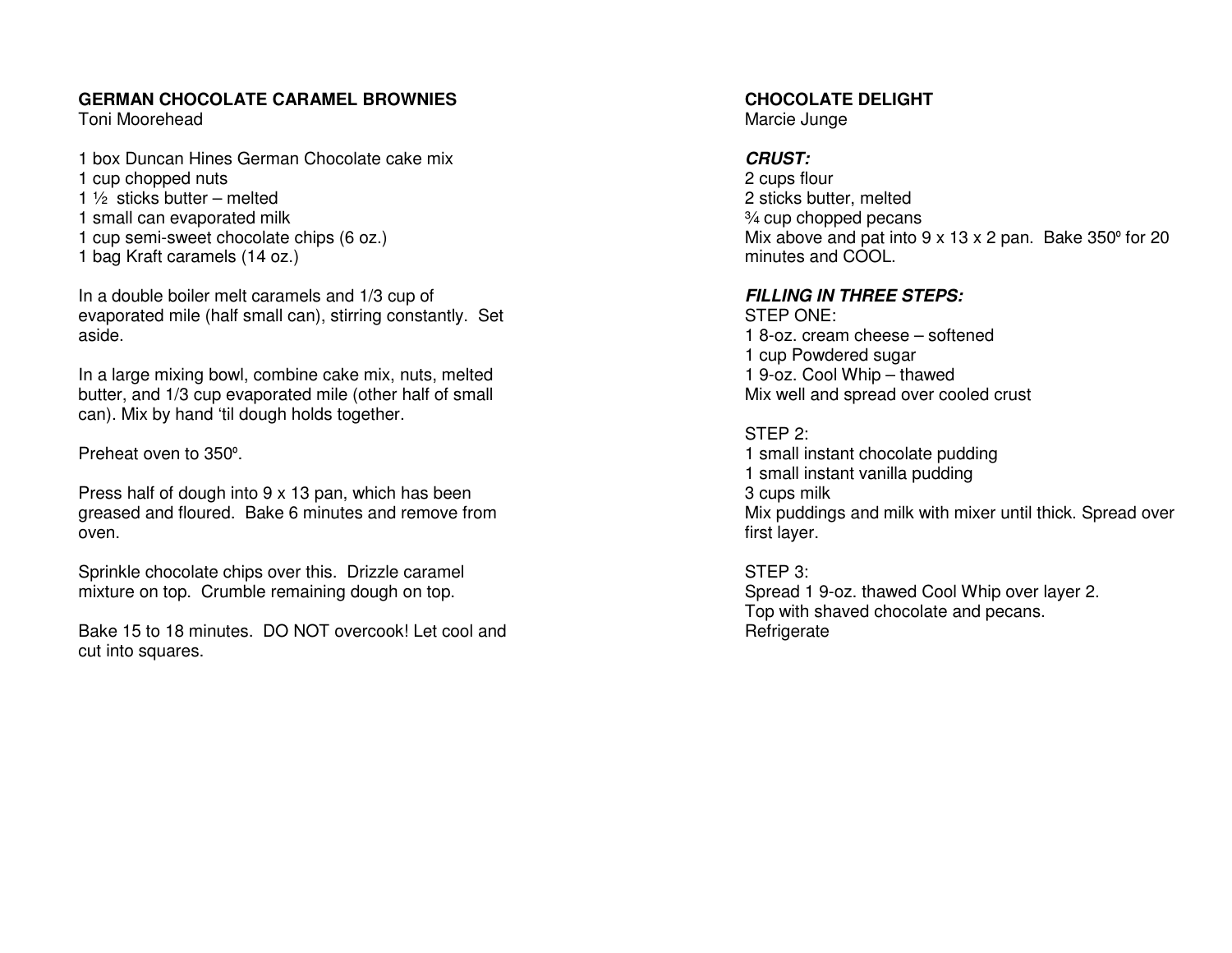# **ITALIAN CREAM CAKE**

1 cup butter 2 cups sugar 5 eggs – separated 2 tsp. vanilla 1 cup buttermilk 2 cups flour 1 tsp. baking soda ¾ cup coconut – flaked ¾ cup pecans – chopped

Preheat oven to 350º. Grease 2 9-inch round cake pans. Cream butter and sugar; then add yolks and vanilla. Combine flour and soda. Add alternately with buttermilk to sugar mixture. Fold in coconut and ½ cup pecans. Bean egg whites until stiff. Fold gently into batter. Divide between pans and bake 45 minutes. Slice cakes in half and ice (Makes a 4-layer half-round cake). Garnish with remaining pecans.

# **ICING:**

 1/3 cup butter (6 T) 16 oz. cream cheese (2 8-oz. bars) 2 ½ cups powdered sugar With mixer, cream butter, cream cheese and add sugar slowly. Mix until smooth and creamy.

## **CHEWY COCONUT MACAROONS**

Melinda Groenemann

14 oz. bag sweetened shredded Coconut 14 oz. can sweetened condensed milk ¾ tsp. vanilla extract ½ tsp. almond extract 2 large egg whites  $\frac{1}{4}$  tsp. salt

Preheat oven to 325<sup>º</sup>.

 Combine coconut, milk and two extracts in a large mixing bowl. Add the salt to the egg whites and beat with electric mixer until peaks. Fold the egg whites into the coconut mixture.

 Drop the batter by large tablespoon (about 2" diameter) onto cookie sheet sprayed with cooking spray. Bake for 20 min. until golden brown. Cool on racks.

#### **TRIPLE CHOCOLATE CAKE—WW-4 POINTS** Lou Milner

1 pkg. devil's food chocolate cake mix 1 1/3 oz. fat-free sugar-free instant chocolate pudding and pie filling mix 1 cup fat-free egg substitute 1 1/2 cup water 1/2 cup mini chocolate chips 1 cup Manischewitz Unsweetened Apple Sauce 1 oz. Jell-O Instant White chocolate pudding, mix

Combine chocolate cake mix, boxes of chocolate and white chocolate instant puddings, egg substitute, water, mini chocolate chips, and apple sauce. Pour into a sprayed bundt pan and bake at 350º 40-50 minutes or until done. Bake 20 minutes for cupcakes. Let cool for one hour before removing from pan.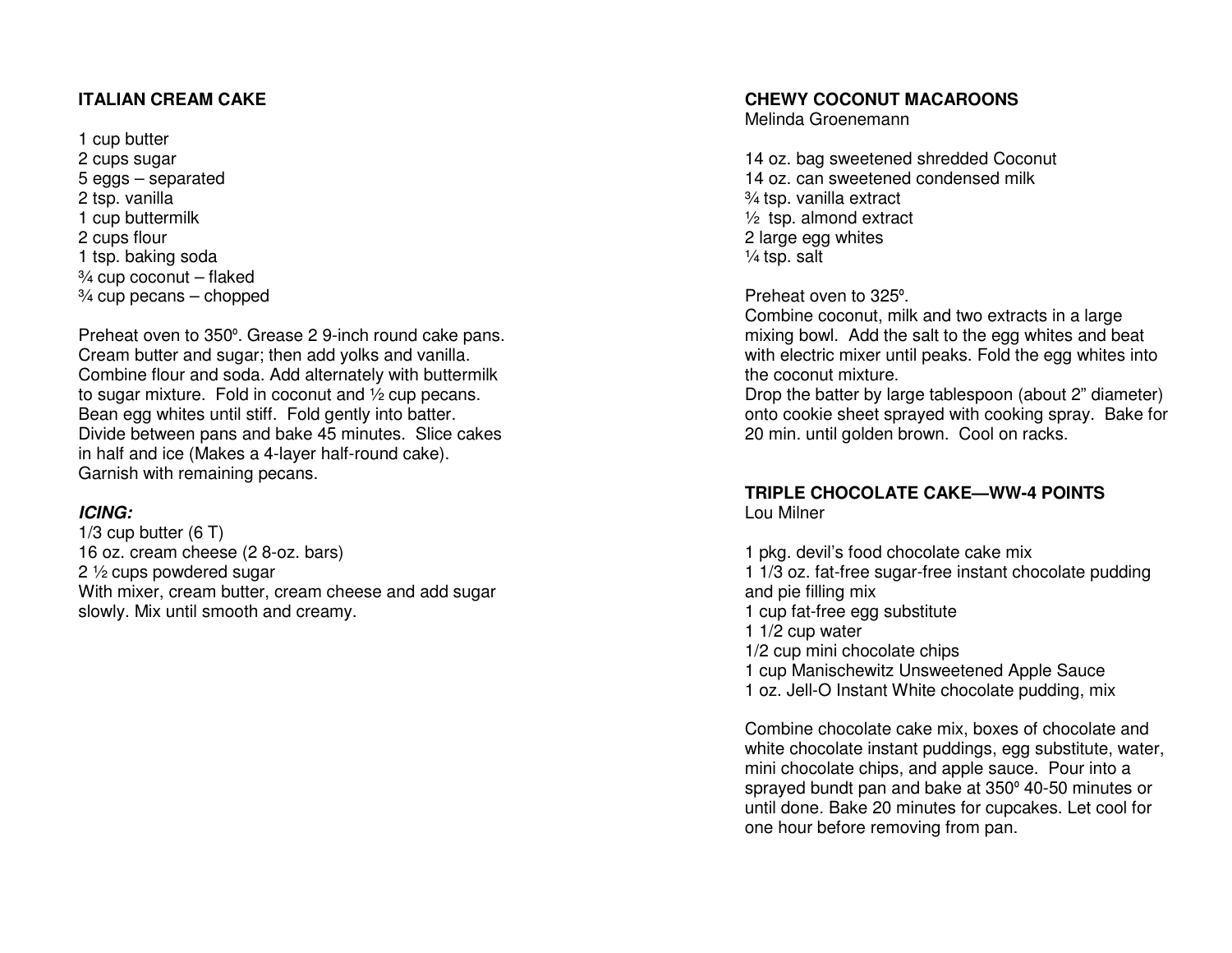#### **CAKE MIX BISCOTTI**

Lynn Kugler

Heat oven to 350<sup>º</sup>. Use parchment paper to line baking sheet.

1 pkg. Lemon cake mix (with pudding is OK) 1 stick butter, melted 2 large eggs 1 cup flour ½ cup nuts, finely chopped

Mix together all ingredients. Beat a bit until dough comes together, 3-4 minutes. Make dough into a log or 2 smaller logs. Flatten until slightly rounded on top and shorter on the sides. Logs will be about 14-15 inches long—whatever will fit on your cookie sheet.

Bake 30-35 minutes until the logs feel firm when lightly pressed with finger and a toothpick comes out clean. Leave oven on, remove logs from oven, cool 10 minutes. Cut into biscotti (on a slight angle to get the look right), then turn them on their sides on the pan.

Bake for 10 minutes more, turn oven off, and leave in for 30 to 40 minutes. Cool completely (about 2 hours) before storing in a cookie tin. Will keep one to two weeks.

# **CHOCOLATE CHIP SNICKERS COOKIES**

Toni Moorehead

1 cup butter or margarine, softened 1 cup sugar 1 cup firmly packed light brown sugar 2 large eggs ½ tsp. vanilla extract 2 ½ cups uncooked quick-cooking oats 2 cups all-purpose flour 1 tsp. baking powder 1 tsp. baking soda  $\frac{1}{2}$  tsp. salt 2 cups (12 oz.) semisweet chocolate morsels 3 (1.55 oz) snickers candy bars, coarsely chopped 1 ½ cups chopped pecans, toasted

Beat butter at medium speed with an electric mixer until creamy; add sugars, beating well. Add eggs, beating after each addition. Stir in vanilla.

Combine oats, flour and next 3 ingredients. Add oats mixture to butter mixture, beating well—mixture will be firm. Stir in chocolate morsels, chopped snickers, and pecans. Shape into 1 ½ inch balls and place 2 inches apart on lightly greased baking sheets.

Bake at 375º for 12-13 minutes or until lightly browned. Remove to wire racks to cool. Yield: 6 1/2 dozen. NOTE: Dough may also be dropped by heaping tablespoonfuls.

(NO CALORIES HERE!)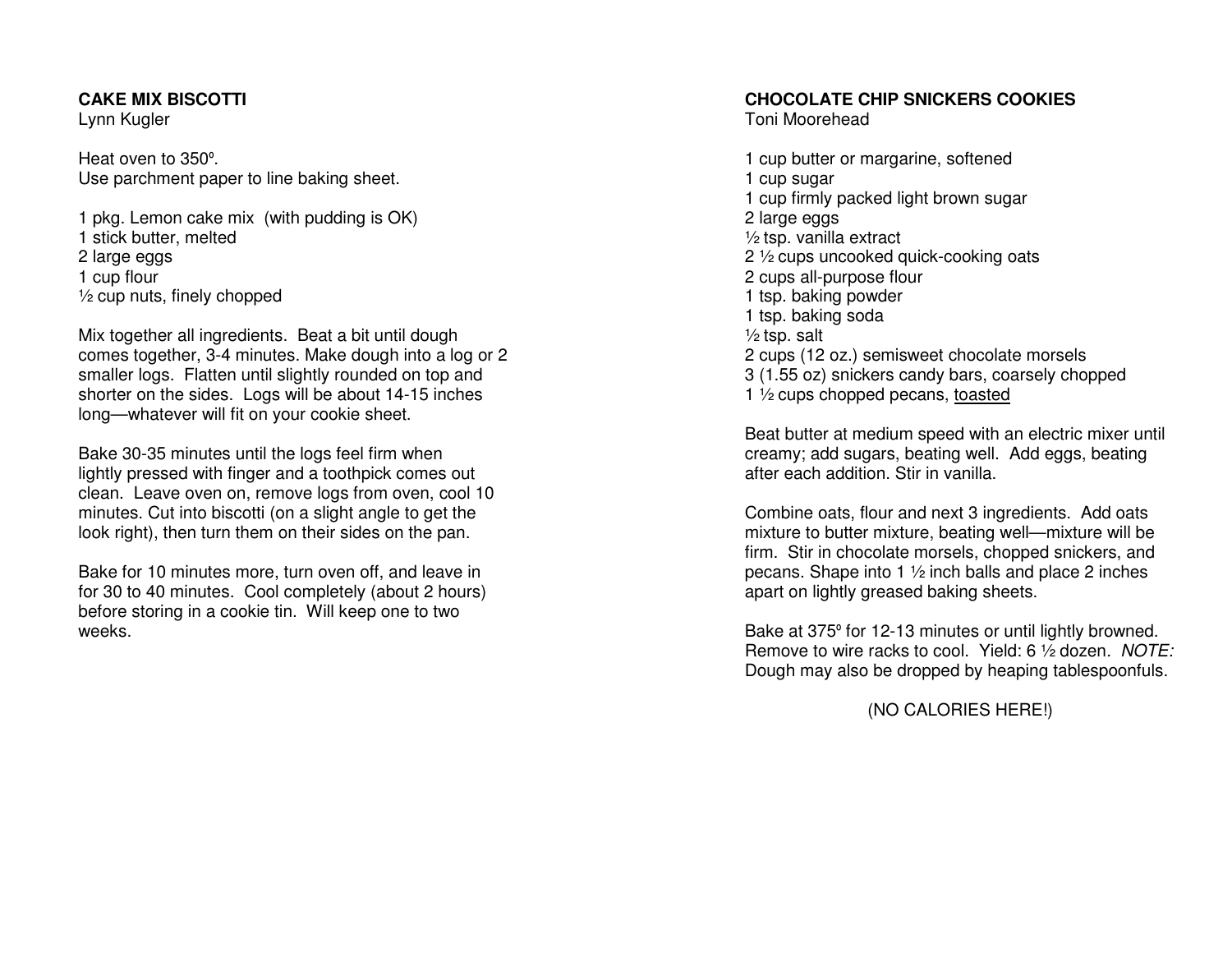# **FRUIT 'N CREAM CAKE**

Camille Kissell

Can be completed up to 2 days ahead—refrigerate loosely covered.

1 box (18.25 oz.) yellow cake mix CREAM FILLING: 2 cups heavy (whipping) cream 3-oz. brick cream cheese, softened 1/3 cup sugar 3 oz. white baking chocolate, melted as package directs, cooled SYRUP 3 T each orange juice and sugar 3 T Grand Marnier or other orange-flavor liqueur 7 kiwi, peeled; cut lengthwise in half 2 pt. (12 oz. each) fresh strawberries, hulled ½ cup apricot jam or preserves

Heat over to 325°. Coat a 15  $\frac{1}{2}$  x 10  $\frac{1}{2}$ -inch rimmed baking pan (jelly-roll pan) with nonstick spray. Line with waxed paper letting it extend about 2 inches above pan at narrow ends. Spray paper.

Prepare cake mix as box directs. Pour batter into pan. Gently shake pan from side to side to level the batter.

Bake 20 to 25 minutes until a wooden pick inserted in center comes out clean. Cool in pan on wire rack 15 minutes before inverting on rack, removing paper and cooling completely.

(continued on next page)

# **FRUIT 'N CREAM CAKE—Continued . . .**

FILLING: Beat cream in a medium bowl with mixer on high speed until stiff peaks form. In large bowl, beat cream cheese and sugar until smoother. Beat in chocolate. Stir in 1/3 the whipped cream, then fold in remaining.

SYRUP: Bring juice and sugar to boil. Remove from heat, stir in Grand Marnier and let cool. Transfer cake to cutting board. Cut lengthwise in half.

Place one half, top side up, on serving platter. Brush with 1/2 the syrup; spread with 1/2 the filling. Press 8 or 9 kiwi halves cut side down into filling, ends touching, down center of cake. Press 20 whole strawberries side by side into filling along both sides of cake. Spread with remaining filling, smoothing filling on all sides. Brush top of other cake with rest of syrup. Gently lift cake and place syrup side down on filling; press lightly. With a serrated knife, trim sides of cake and berries to expose cut berries.

Press jam through a sieve into a bowl. Brush some on top of cake. Thinly slice remaining strawberries and kiwi; arrange on top. Brush with remaining jam. Refrigerate until serving.

 To slice cake, use a serrated knife and gentle sawing motion.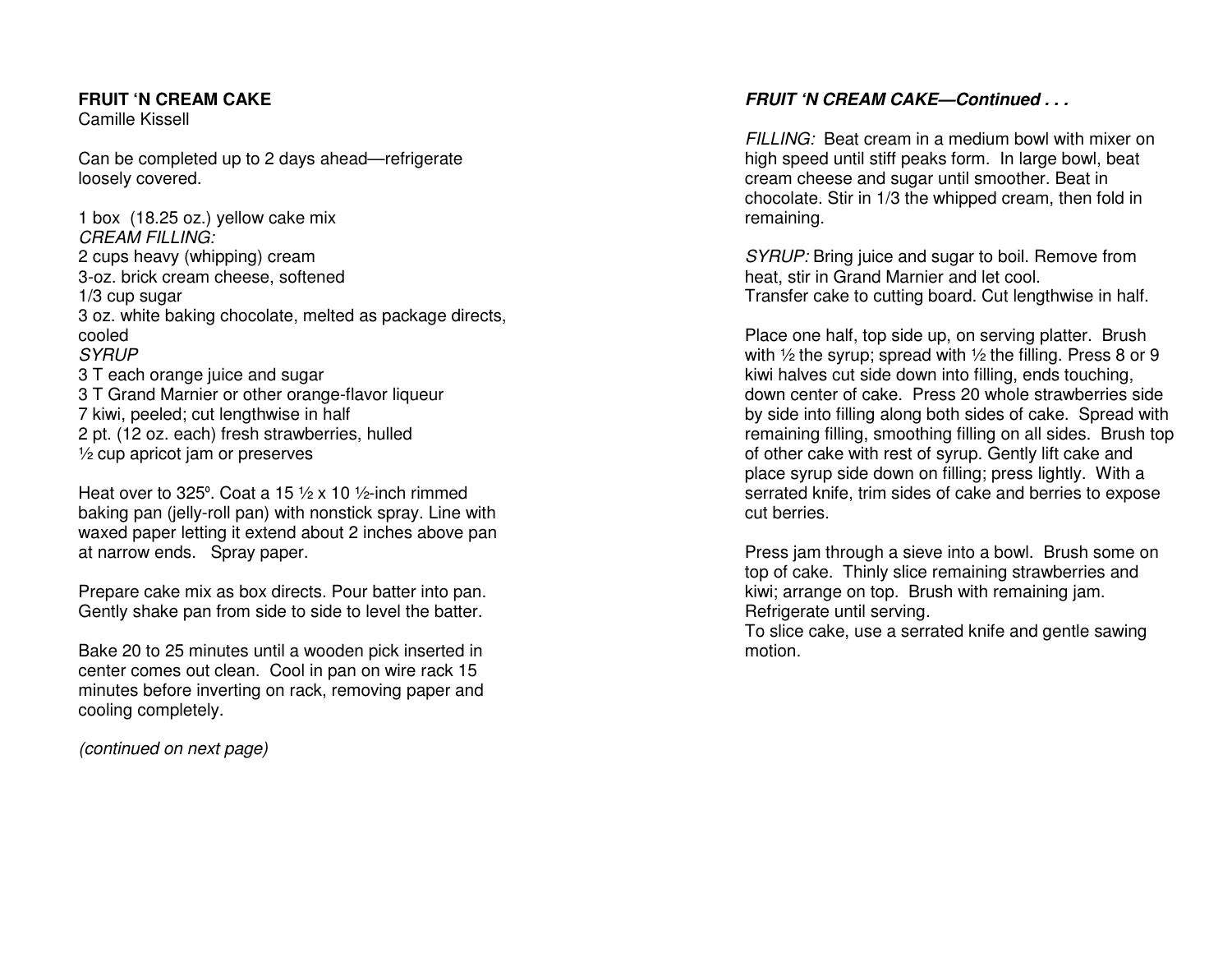# **PEANUT BUTTER CAKE**

Sherry Schultz

## Cake:

 1 cup all-purpose flour 1 cup plus 2 T sugar 3½ tsp. baking powder 1 tsp. salt 2 cups graham cracker crumbs Peanut butter (at least ½ cup; if using more, decrease shortening by an equal amount) ¾ cup shortening 1 cup plus 2 T milk 1 tsp. vanilla extract 3 eggs

# Frosting:

 2 cups confectioner's sugar 2 T cocoa 8 T butter (1 stick) 1/3 cup heavy cream  $\frac{1}{2}$  cup peanuts, salted 2 cupfuls vanilla extract

Preheat oven to 375<sup>º</sup>, if baking with a metal dish; 325, if using a glass dish.

Sift flour, sugar, baking powder and salt together. Add graham cracker crumbs, peanut butter, shortening, milk and vanilla. Beat mixture with electric mixer on low until moistened, and then beat on medium for 2 minutes. Add eggs and beat for 1 minute.

Bake in greased 9 x 13 pan for 30-35 min. Do not remove from pan to cool.

(continued on next page)

# **PEANUT BUTTER CAKE—Continued . . .**

For the frosting, mix all of the ingredients together. Pour into a saucepan and bring mixture to a boil. Boil for 1 minute. Cool slightly. With a wooden spoon handle, poke a few holes in the cake, and then pour the warm frosting over it. (Oh, this one doesn't have any calories in it either!)

# **MINI CHERRY CHEESECAKES—WW 3 points** Susan Brooker

8 average graham crackers mashed into crumbs (I use low-fat graham crackers) 2 T reduced-calorie margarine, melted 4 oz. fat-free cream cheese 4 oz. light cream cheese 2 T fresh lemon juice 2 large egg whites 1 tsp. vanilla extract 1/3 cup sugar (I use Splenda for baking) 20 oz. light fruit pie filling, cherry, warmed (I use sugarfree pie filling)

Place 12 cupcake liners in a cupcake pan. Combine graham cracker crumbs and margarine, mix well. Spoon 1 T crumb mixture into bottom of each liner and press down gently. Refrigerate until ready to fill. Beat cream cheeses until fluffy and add lemon juice, egg whites, vanilla extract and sugar; beat until smooth. Spoon cream cheese mixture evenly into crumb cups. Bake at 375º for 15 minutes. Cool. Top each cheese cake with 1 T cherry pie filling.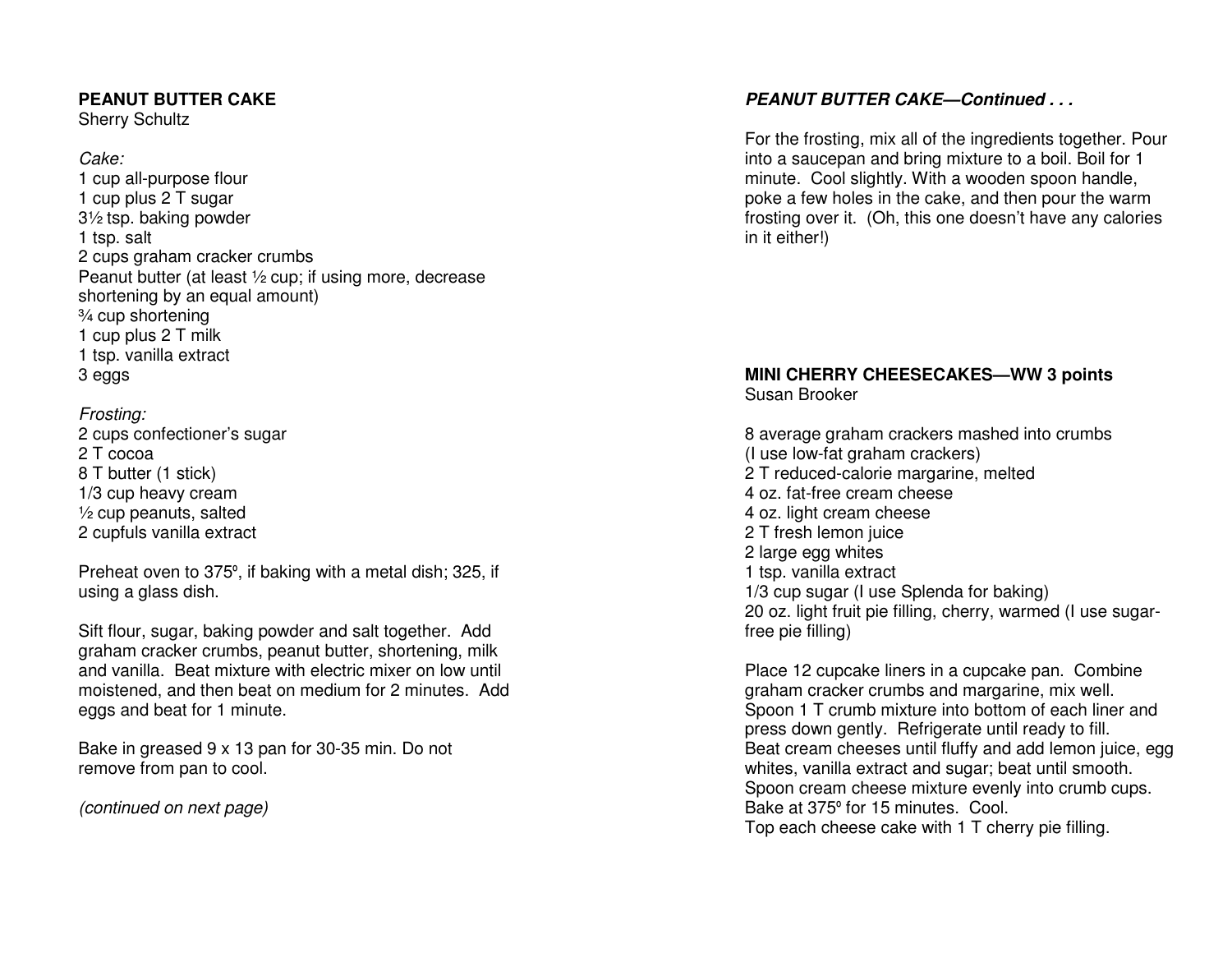# **LEMON TARTLETS**

Ella Barber

#### Shell: ½ cup butter, softened 1/3 cup granulated sugar 1 egg white 1 ¼ cup all-purpose flour

Filling: 2 eggs 1/3 cup granulated sugar 1 T butter, melted and cooled 1 large lemon Powdered sugar, optional

Preheat oven to 325º. Spray cups of mini-muffin pan with non-stick cooking spray.

For tart shells, beat butter and sugar until light and fluffy. Add egg white; blend well. Add flour, mix just until well blended. Using a small scoop, drop level scoops of dough into muffin cups. Press dough into cups with wellfloured mini-tart shaper.

Filling: Lightly whisk eggs in small bowl. Whisk in sugar and lemon juice into bowl and mix well. Pour filling evenly into tart shells.

Bake 20-22 minutes until edges are golden brown. Remove from pan onto cooling rack; cool for 5 minutes. Carefully remove tartlets from muffin cups. Cool completely. Store in tightly covered container in refrigerator. Sprinkle with powdered sugar before serving.

## **COCONUT MACAROONS**

Lynn Kugler

14 oz. sweetened shredded coconut 14 oz. sweetened condensed milk 1 tsp. pure vanilla extract 2 extra-large egg whites, at room temperature ¼ tsp. Kosher salt

# Preheat oven to 325<sup>º</sup>.

 Combine the coconut, condensed milk, and vanilla in a large bowl. Whip the egg whites and salt on high speed in the bowl of an electric mixer fitted with the whisk attachment (if you have one) until they make medium-firm peaks. Carefully fold the egg whites into the coconut mixture.

Drop the batter onto sheet pans lined with parchment paper using either a 1 3/4" diameter ice cream scoop, or two teaspoons. Bake for 25 to 30 minutes, until golden brown. Cool and serve.

Sweetened coconut is sometimes called "flaked coconut." These cookies will stay fresh for a few days if they're wrapped well and left at room temperature.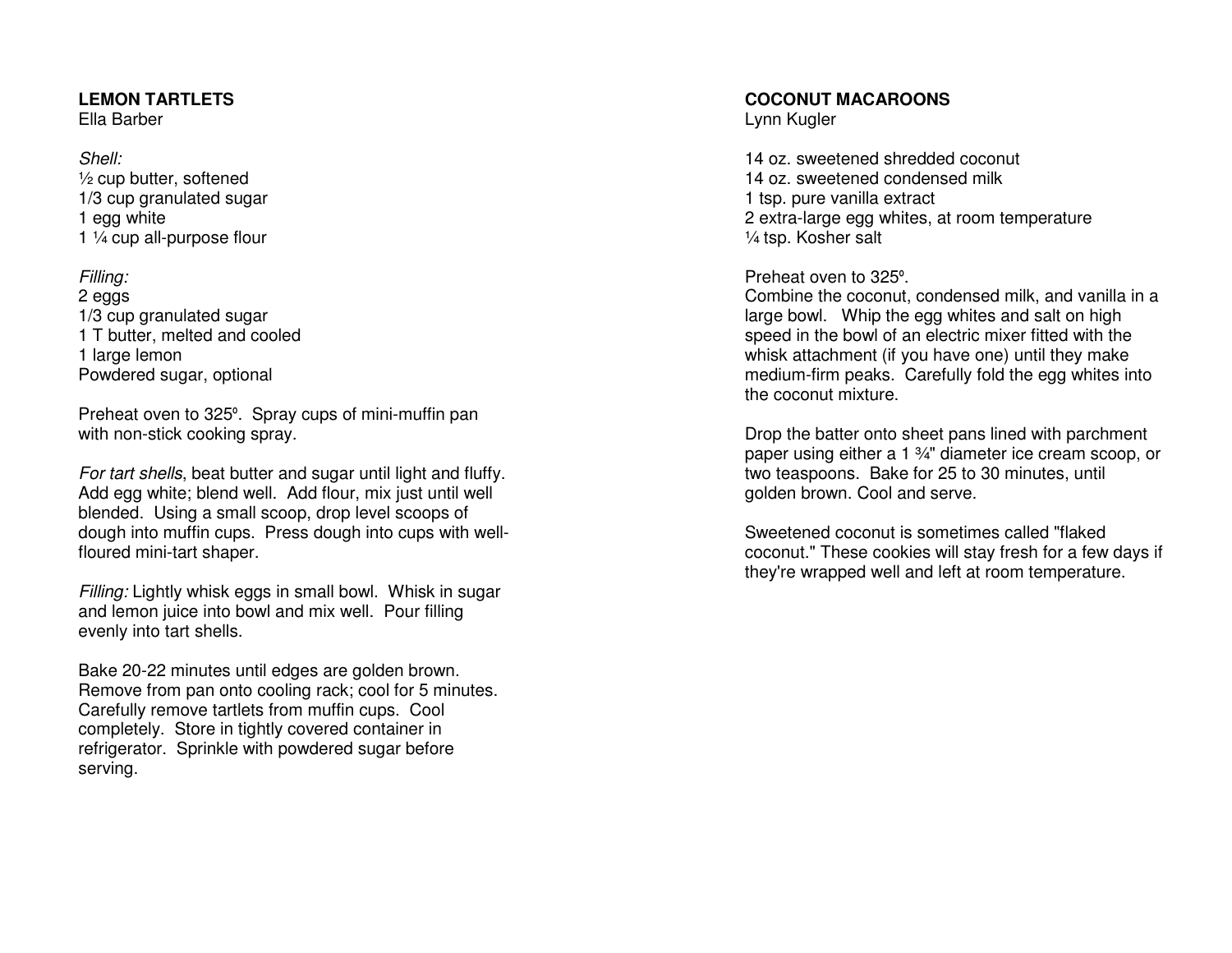# **STRAWBERRY PIE – WW—3 points**

8 oz. crushed pineapple

 1 pkg. (.8oz) cook and serve fat-free, sugar-free pudding 1 pkg. (.3oz) sugar-free strawberry gelatin 3 cups sliced fresh strawberries 1 reduced fat graham cracker crust 1/2 cup reduced or fat-free whipped topping

Drain pineapple, reserving juice in a 2 cup measuring cup. Set pineapple aside. Add enough water to juice to measure 1 1/2 cups; transfer to a saucepan. Whisk in the pudding mix and gelatin until combined. Bring to a boil; cook and stir for 1-2 minutes or until thickened. Stir in pineapple. Remove from heat and cool for 10 minutes. Add the strawberries; toss gently to coat. Pour into crust. Refrigerate until set, about 3 hours. Garnish each piece with 1 T whipped topping.

# **PINEAPPLE ANGEL FOOD CAKE—WW – 2 points**

1 Betty Crocker or Pillsbury Angel Food Cake Mix (these are the easiest) 1 20 oz can crushed Pineapple in natural juice

Mix as directed on the box using the can of pineapple as the liquid. Pour into 9 x 13 inch baking pan and cook as directed on the box.

## **LEMON SQUARE—WW – 2 points**

1 angel food cake mix 22 oz Lucky Leaf Lemon Pie Filling ½ cup powdered sugar

Combine all ingredients except sugar Pour in a sprayed (bottom only) 9 x 3 inch pan Bake at 350º for 25 - 30 minutes. Let it cool completely then dust with powdered sugar. Cut into squares to serve.

## **KEY LIME PIE—WW – 3 points**

1 9-inch fat-free or low-fat Graham cracker pie shell 2 6-oz. Yoplait fat-free Key Lime yogurt (lemon or raspberry) 1 small pkg. lime sugar-free Jello (lemon or raspberry) 1/3 cup boiling water

1 8-oz. fat-free Cool Whip

Dissolve Jello with water in mixing bowl. Allow to cool. Fold in yogurt and Cool Whip. Pour into pie shell. Chill at least two hours before serving. Keep covered in fridge with inverted plastic top that comes with Graham pie shell.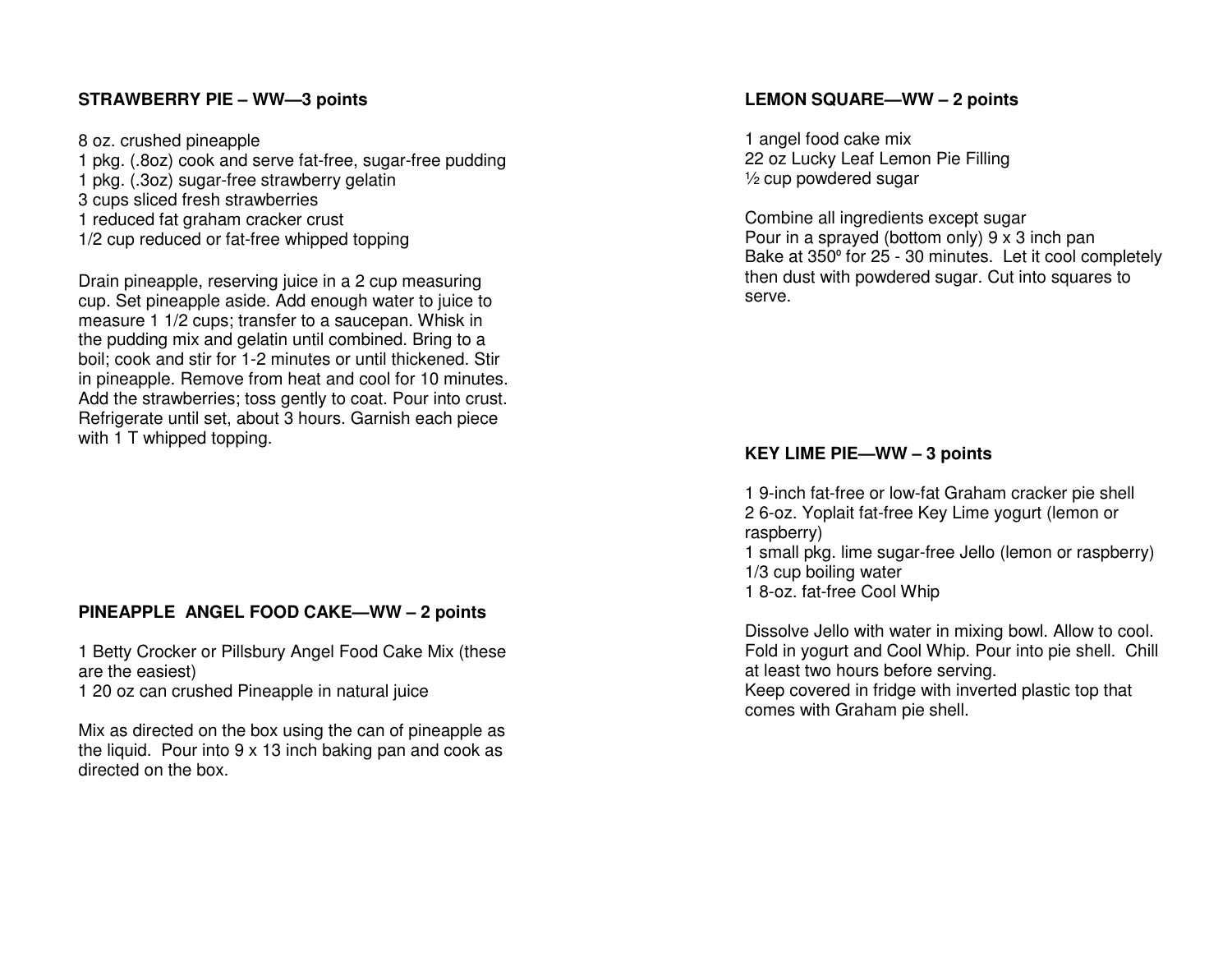# **ONION PIE**

2 lbs. Onions, thinly sliced (Sweet onions are best) 1 stick butter 3 eggs well beaten 1 cup sour cream ¼ tsp. Salt ½ tsp. White pepper dash Tabasco 1 pastry shell, unbaked grated Parmesan cheese

Sauté onions in butter. Combine eggs and sour cream. Add onion mixture. Season mixture and pour into pastry shell. Top with cheese. Bake at 450º for 20 minutes, then at 325º for 20 more minutes.

#### **GREEN DREAM—WW-2 points** Lou Milner

3 cups non-fat plain yogurt 2 cups crushed pineapples, packed in juice, slightly drained 1/2 cup non-fat whipped topping

1 small package of sugar-free pistachio instant pudding

Combine all ingredients in medium size bowl until wellblended. Chill several hours. Divide evenly.

Makes 8 1/2-cup servings

## **GELATIN RIBBON LOAF**

Joan Kowalski

1 pkg. (3 oz.) lemon Jello 1 pkg. (3 oz.) raspberry Jello 1 jar (15 oz..) applesauce 18 double graham crackers Cool Whip 1/4 tsp almond extract

1. Place each flavor Jello in a separate bowl. Add 3/4 cup applesauce to each flavor and stir until thoroughly blended.

- 2. Place 1 1/2 double crackers end to end on a platter.
- 3... Spread with 1/4 cup lime Jello mixture
- 4. Top with layer of graham crackers and spread with 1/4 cup raspberry Jello mixture
- 
- 5. Repeat layers ending with crackers. 6. Mix almond extract into Cool Whip
- 5. Spread Cool Whip over tops and sides of loaf
- 6. Chill at least 35 minutes

Makes 12-14 slices.

Note: Any two Jello flavors can be used. When putting down graham crackers build "like brick laying" so that the previous break in the crackers is covered by the next one.

Gardening Rule: When weeding, the best way to make sure you are removing a weed and not a valuable plant is to pull on it. If it comes out of the ground easily, it is a valuable plant.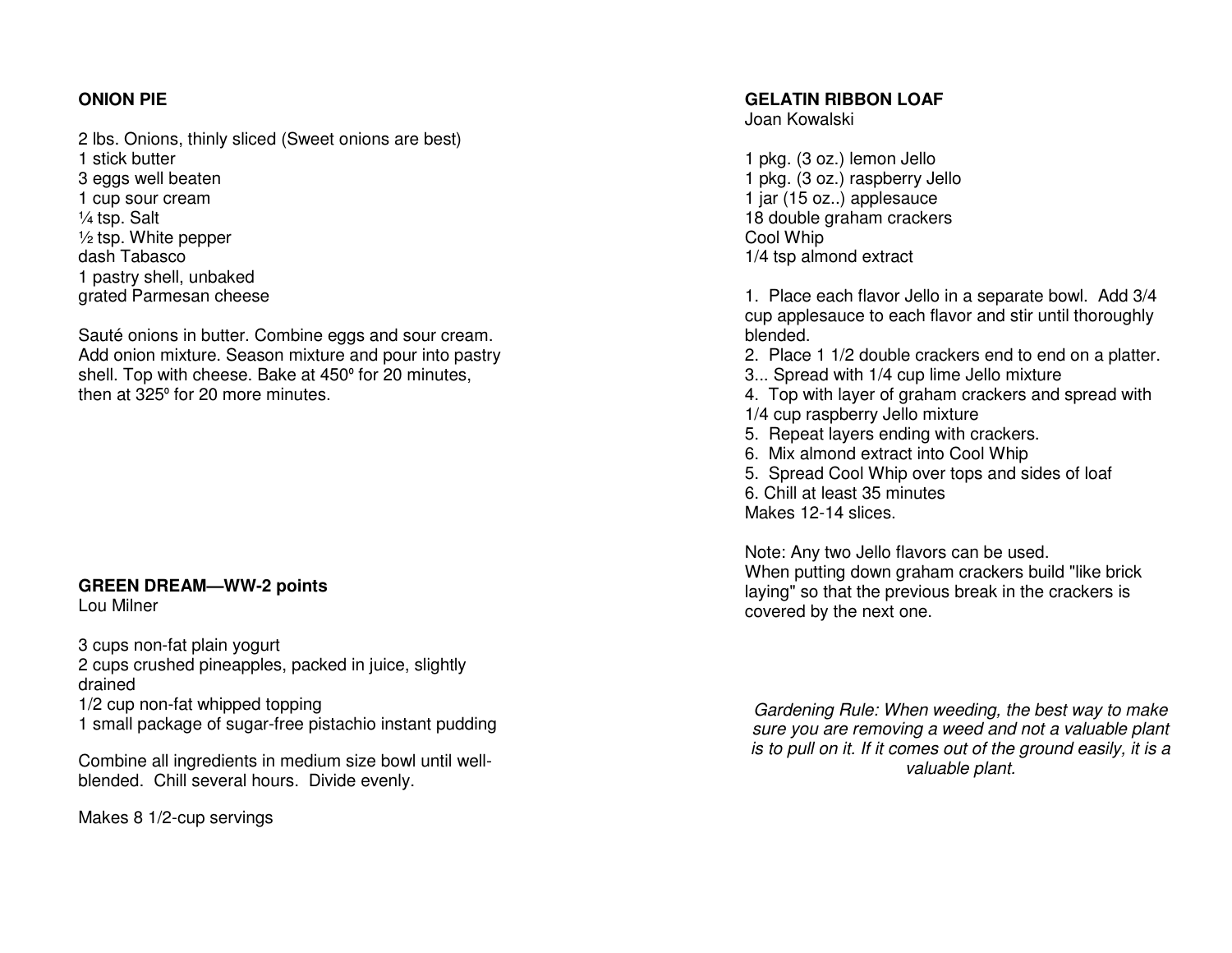# EASY CASSEROLES, MEATS & SIDE DISHES

#### **CHICKEN SPAGHETTI TO DIE FOR** Marlena Dupre **Serves 12 to 16 people**

2 whole chickens, cut up—OR 4 chicken breasts Garlic salt & pepper to taste 1 cup chopped onions 1 cup chopped celery 1 green bell pepper, chopped 2 T Vegetable oil 1 10-oz. can tomatoes & green chilis 1 14-oz. can stewed tomatoes 1 4-oz. jar chopped pimientos 1 3-oz. jar sliced mushrooms ½ 4-oz. can chopped black olives 1 T chili powder Hot sauce to taste\* 2 cups reserved chicken broth 3 ½ quarts water 12-16 oz. spaghetti 5 cups shredded American/Cheddar cheese

Cook chicken in water in large covered pan until tender, adding the garlic, salt and pepper. Drain, reserving the broth. Bone chicken and cut into bite-sized pieces. Saute' onion, celery & green pepper in veggie oil in a large skillet until tender. Combine veggies with chicken, tomatoes, green chilis, stewed tomatoes, pimiento, mushrooms & black olives. Add chili powder, hot sauce\* and mix well in large bowl. Combine 2 cups of reserved chicken broth with 3 ½ qt. water, bring to boil and cook

(continued on next page)

#### **Chicken Spaghetti continued . . .**

 spaghetti until al dente—drain. Fold into tomato/chicken mixture. Add 4 cups of cheese. Pour into two 13 x 9 casserole dishes that have been sprayed with Pam. Top with remaining 1 cup of cheese. Bake, covered, at 350ºfor 30 minutes. Bake uncovered for several minutes longer until bubbly. The flavor improves if made a day ahead and refrigerated overnight before baking.

\*Hot sauce—a little goes a long way!

#### **PINEAPPLE CASSEROLE**

Joan Pierce

2 cans (20 oz.) crushed pineapple 5 T flour  $\frac{1}{2}$  cup sugar 1 cup (8 oz) grated sharp cheese 1 or 1 ½ tubes Ritz crackers, crushed 1 stick real butter

Drain pineapple. Grease 1 2 qt. casserole dish. Putpineapple in bottom of dish. Mix flour and sugar together, blend in cheese and sprinkle on top of pineapple. Cover with crushed Ritz crackers. Drizzle melted butter over top. Bake 350º about 30 min. Serves 8. Good with ham or green bean casserole.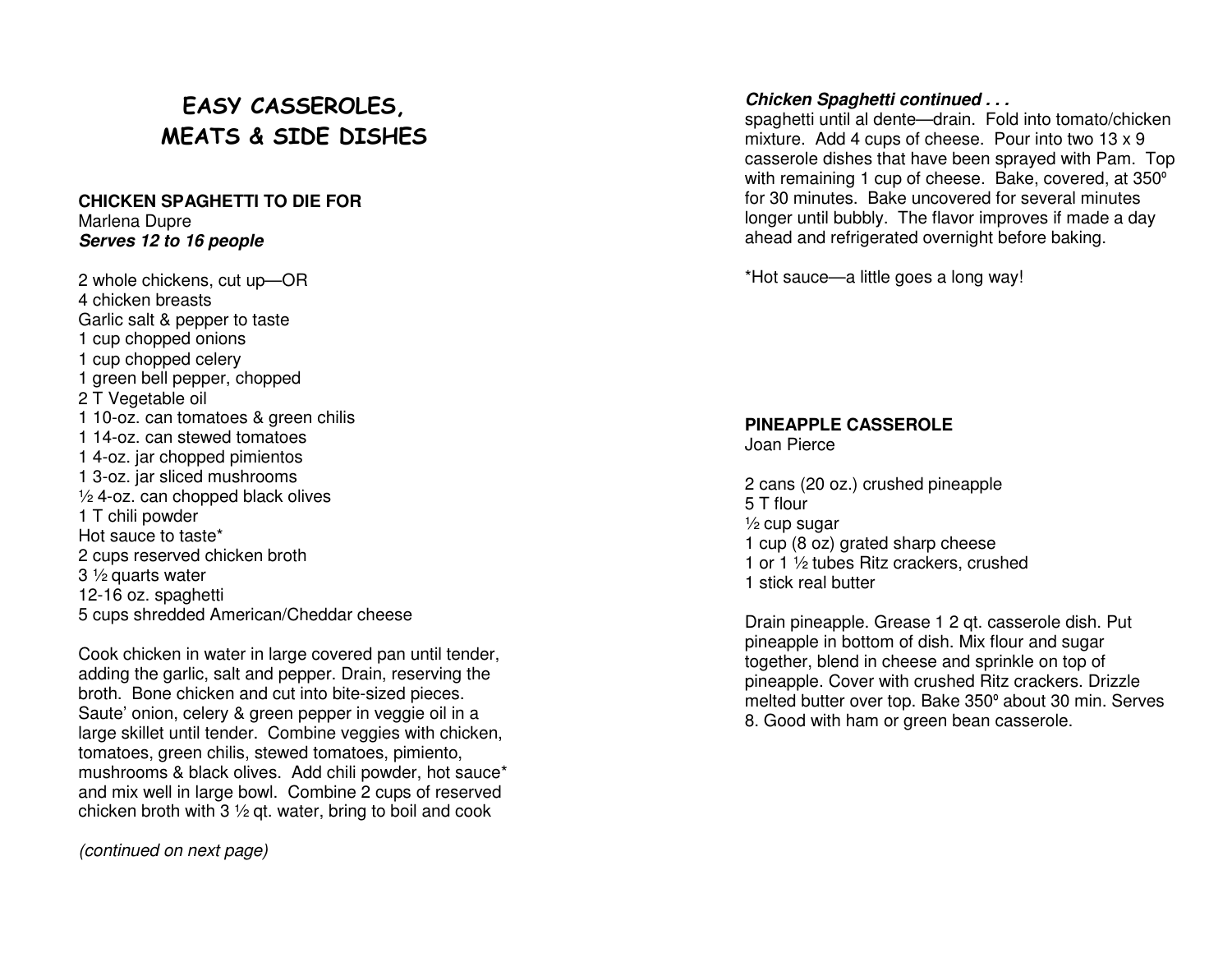# **CHICKEN, VEGGIES & RICE**

Barbara Atkins

3-4 skinless/boneless chicken breasts 2 cups vegetables (use canned veggies and drain juice or use fresh broccoli, carrots, squash chopped) 2/3 cup brown rice – uncooked 1 1/3 cup water 1 can cream of chicken soup Sprinkle of shredded cheddar cheese

Mix soup, veggies, rice, water in bowl. Place mixture in 9 x 13 (sprayed with cooking spray) casserole dish. Drop chicken breasts on top of mixture. Bake at 375º for 40 minutes or until chicken is cooked through. Top with shredded cheese when warm.

#### **GRILLED SALMON WITH FRUIT SALSA** Suzi Guckel

Create Fruit Salsa by using seasonal fruits, i.e. papaya, pear, peach, mango. Chop into small pieces and add 1 or 2 chopped green onions. Add a little lemon juice and refrigerate for a couple hours.

Grill, steam or pan fry the salmon, garnish with plenty of fruit salsa and serve

# **SIMPLY THE BEST—ALL-AMERICAN BLACK-EYED PEAS**

Lou Milner

2 tsp. olive oil 1 medium onion, chopped 1 red bell pepper, seeded and chopped 1 celery stalk, chopped 2 garlic cloves, crushed through a press 1/4 tsp. dried thyme leaves 1/8 tsp. crushed red pepper 1/2 cup long-grain brown rice 1 can (15-ounce) black-eyed peas, drained 1 1/4 cups low-sodium chicken broth

1. In a large skillet, heat oil over medium heat. Combine the onion, bell pepper, celery, garlic, thyme, and crushed red pepper in the skillet; sauté until softened, about 5 minutes.

 2. Stir in rice, peas, and broth; bring to a full boil. Reduce the heat, cover and simmer until the rice is tender, about 35 minutes. Remove from heat and letstand 5 minutes.

Serves 6 Serving size 1/2 cup 2 POINTS per serving CORE

**The beauty of nature is its own reward.**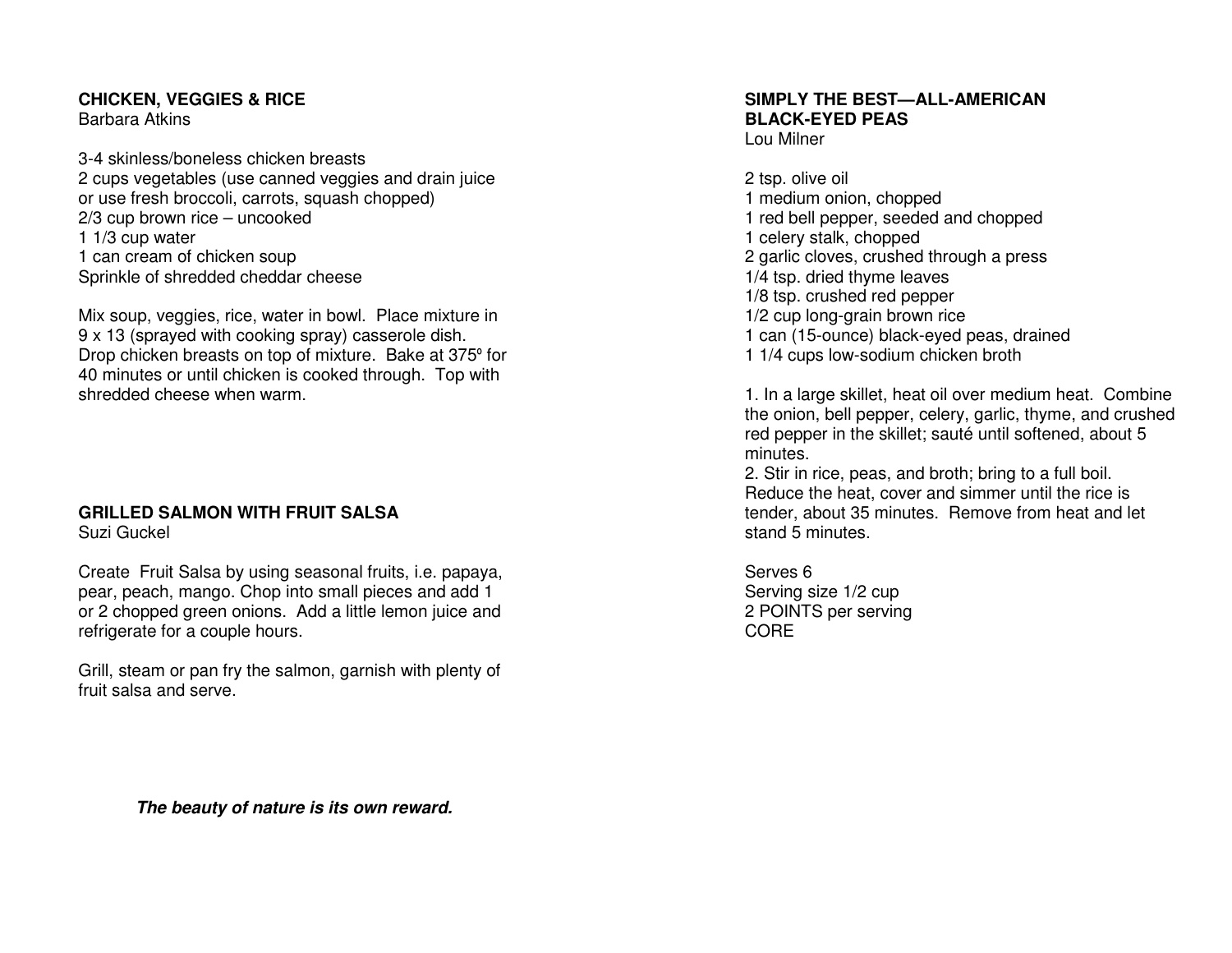#### **SHRIMP CREOLE**

Barbara Atkins

2 1/2 lbs Cleaned shrimp (larger shrimp work best) 3 lbs for 4 servings with leftovers) 4 T fat; 1/3 cup flour 1 14 oz can tomato sauce with chunks of tomatoes (2cans for 3 lbs) 3/4 cup chopped onion 1/2 cup chopped bell pepper 1/2 cup chopped celery 1 clove minced garlic 1/2 tsp thyme 1 bay leaf 2 T chopped parsley 2 tsp. sugar 1 3/4 cups hot water salt & pepper to taste (Other seasonings I use - Cajun Seasonings Tony Cachura, Tabasco to taste) Clean & de-vein shrimp.

I use a large soup pot for this dish. Chili pot will work too.

Melt 4 T of fat (Crisco). Sauté' cleaned shrimp in the fat for 3-5 mins, or until the shrimp turn pink. (Shrimp will continue to cook after it is added back into the sauce so if they are not all pink it's ok) (No longer or they will get tough). Cook over medium heat. Remove shrimp and set aside in a separate bowl.

Add flour to the pot and brown lightly. Turn heat down. Do not burn flour. The consistency is pastey.

(continued on next page)

# **SHRIMP CREOLE – Continued. . .**

 Add the chopped seasonings and sauté' for 8 min, Add tomato sauce and remaining ingredients. Stir well. Simmer & cover for 20 min. Stir occasionally. Add shrimp back into the pot and cook until tender. Serve over white rice or red beans and rice with a tossed salad.

# **BLACK BEAN CORNBREAD CASSEROLE**

Lynn Kugler

1 lb. spicy ground pork sausage (use ½ regular & ½ spicy, if desired) 1 medium onion, diced 1 cup white or yellow cornmeal ½ cup all-purpose flour 1 tsp salt ½ tsp baking soda 2 large eggs, beaten 1 cup buttermilk ½ cup vegetable oil 1 (15 oz) can black beans 2 cups shredded cheddar cheese ¾ cup cream style corn 1 (4.5 oz) can chopped green chilies

Cook: sausage and onion over medium heat till done. Drain. Combine: cornmeal, flour, salt & baking soda. Stir together: eggs, milk & oil. Add to dry ingredients, stirring until just moistened. Add sausage mixture, beans & remaining ingredients. Pour into 13 x 9 baking dish. Bake @ 350º for 1 hour until golden & set. To lighten: Use low fat sausage & cheese